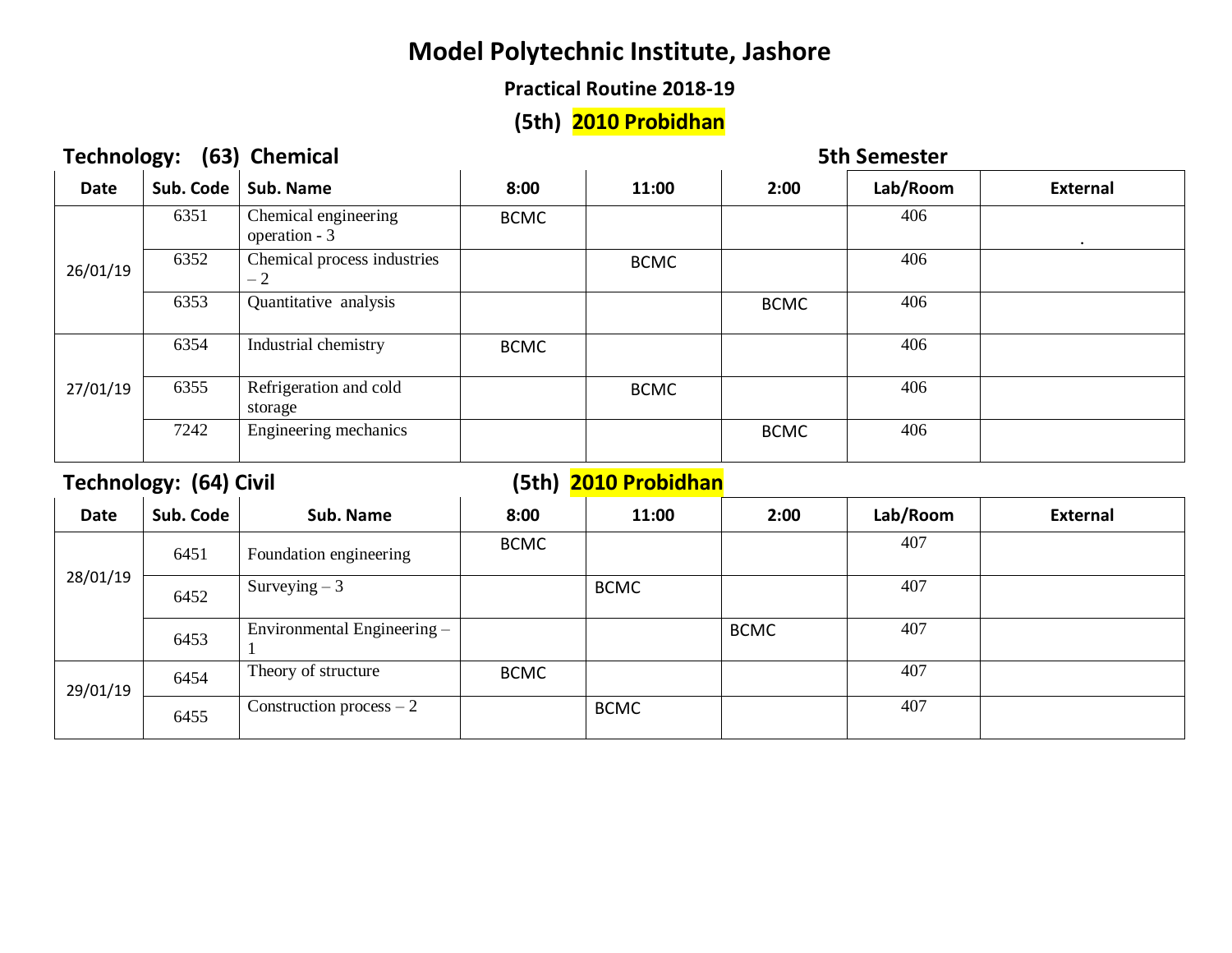#### **Practical Routine 2018-19**

# **(5th) 2010 Probidhan**

#### **Technology: (66) Computer 6th Semester** 5th Semester

| <b>Date</b> | Sub. Code | Sub. Name                                 | 8:00        | 11:00       | 2:00        | Lab/Room   | External  |
|-------------|-----------|-------------------------------------------|-------------|-------------|-------------|------------|-----------|
|             | 6651      | Microprocessor and<br>$microcomputer - 1$ | <b>BCMC</b> |             |             | Com Lab-02 | $\bullet$ |
| 29/01/19    | 6652      | Computer architecture                     |             | <b>BCMC</b> |             | Com Lab-02 |           |
|             | 6653      | Programming language $-3$                 |             |             | <b>BCMC</b> | Com Lab-02 |           |
| 30/01/19    | 6654      | Database management<br>system             | <b>BCMC</b> |             |             | Com Lab-02 |           |
|             | 8551      | Web design                                |             | <b>BCMC</b> |             | Com Lab-02 |           |

#### **Technology: (67) Electrical (5th) 2010 Probidhan**

| <b>Date</b> | Sub. Code | Sub. Name                                       | 8:00        | 11:00       | 2:00        | Lab/Room | <b>External</b> |
|-------------|-----------|-------------------------------------------------|-------------|-------------|-------------|----------|-----------------|
| 28/01/19    | 6751      | Generation of electrical<br>energy              | <b>BCMC</b> |             |             | 406      |                 |
|             | 6752      | DC machine                                      |             | <b>BCMC</b> |             | 406      |                 |
|             | 6753      | Electrical and electronic<br>$measurements - 2$ |             |             | <b>BCMC</b> | 406      |                 |
| 29/01/19    | 7043      | Applied mechanics                               | <b>BCMC</b> |             |             | 406      |                 |
|             | 7046      | Hydraulics and hydraulic<br>machineries         |             | <b>BCMC</b> |             | 406      |                 |
|             | 6855      | Industrial power electronics                    |             |             | <b>BCMC</b> | 406      |                 |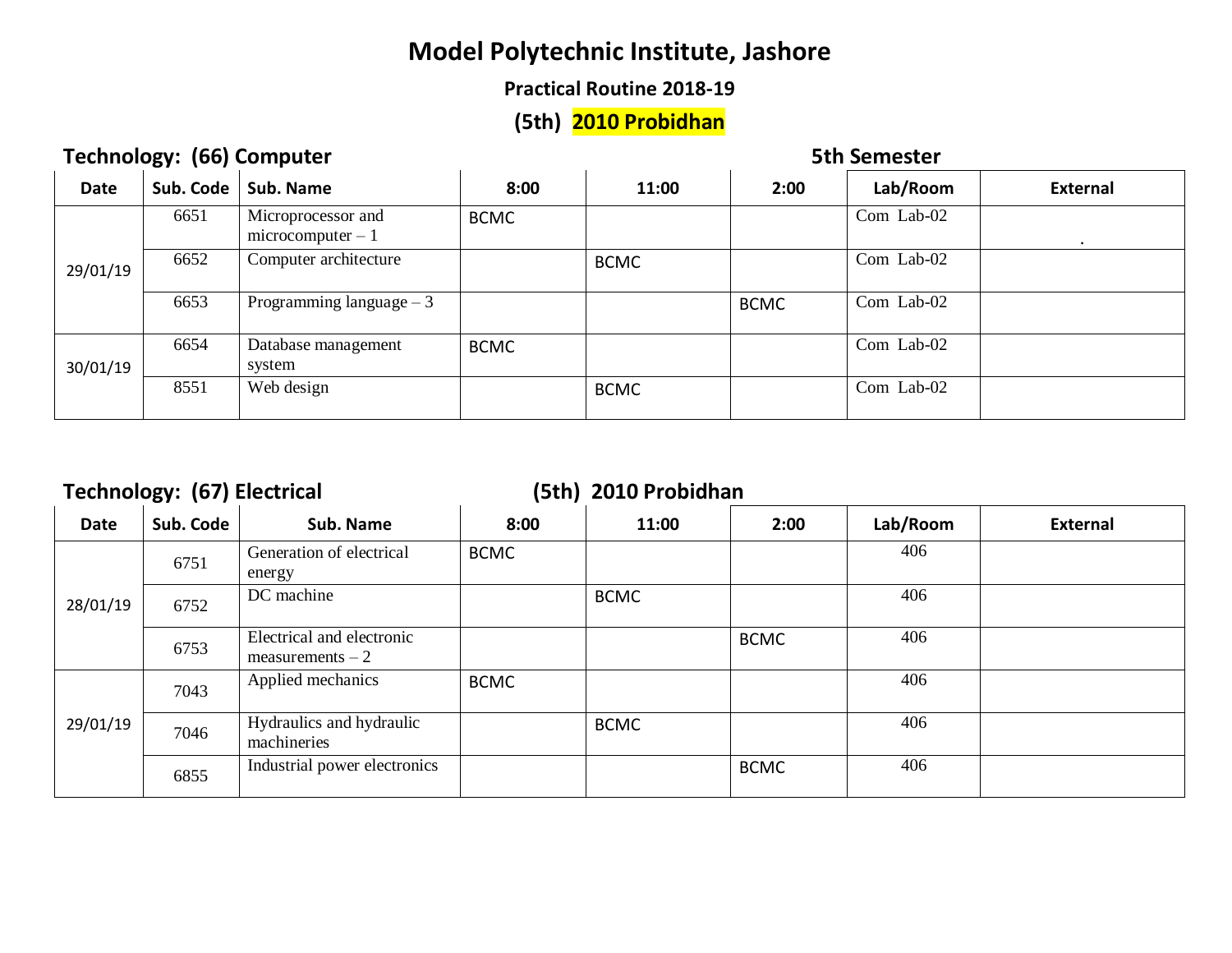#### **Practical Routine 2018-19**

## **(5th) 2010 Probidhan**

# **Technology: (68) Electronics** Electronics and the setter of the setter of the setter of the setter of the setter of the setter of the setter of the setter of the setter of the setter of the setter of the set of the set of

| <b>Date</b> | Sub. Code | Sub. Name                                                  | 8:00        | 11:00       | 2:00        | Lab/Room       | External  |
|-------------|-----------|------------------------------------------------------------|-------------|-------------|-------------|----------------|-----------|
|             | 6851      | Television engineering - 1                                 | <b>BCMC</b> |             |             | Ent Lab/ $403$ | $\bullet$ |
| 26/01/19    | 6852      | Electronic measurements $\&$<br>measuring instruments $-1$ |             | <b>BCMC</b> |             | Ent Lab/ $403$ |           |
|             | 6853      | Communication engineering-2                                |             |             | <b>BCMC</b> | Ent Lab/ $403$ |           |
| 27/01/19    | 6854      | Electrical computer aided<br>design (ECAD)                 | <b>BCMC</b> |             |             | Ent Lab/ $403$ |           |
|             | 6844      | Digital electronics $-2$                                   |             | <b>BCMC</b> |             | Ent Lab/ $403$ |           |
|             | 6659      | Programming in C                                           |             |             | <b>BCMC</b> | Ent Lab/ $403$ |           |

## **Technology: (70) Mechanical (5th) 2010 Probidhan**

| <b>Date</b> | Sub. Code | Sub. Name                  | 8:00        | 11:00       | 2:00        | Lab/Room | <b>External</b> |
|-------------|-----------|----------------------------|-------------|-------------|-------------|----------|-----------------|
| 28/01/19    | 7051      | Applied mechanics $-2$     | <b>BCMC</b> |             |             | 402      |                 |
|             | 7052      | Mechanical estimating      |             | <b>BCMC</b> |             | 402      |                 |
|             | 7053      | Advanced welding           |             |             | <b>BCMC</b> | 402      |                 |
| 29/01/19    | 7054      | Foundry and pattern making | <b>BCMC</b> |             |             | 402      |                 |
|             | 7055      | Heat treatment of metals   |             | <b>BCMC</b> |             | 402      |                 |
|             | 6659      | Programming in C           |             |             | <b>BCMC</b> | 402      |                 |